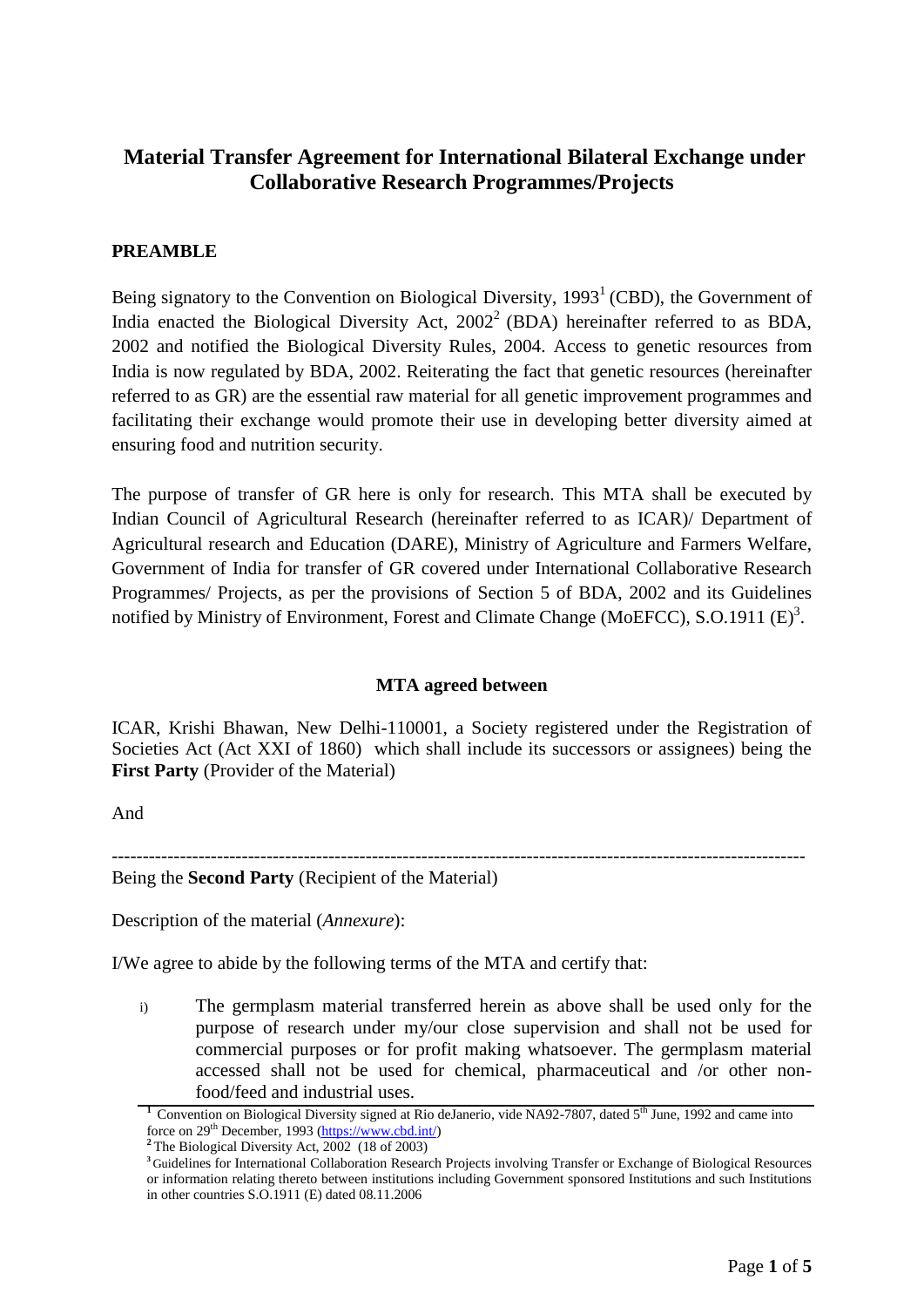- ii) All information and material supplied by ICAR shall be made available to the recipient in confidence. The recipient agrees to maintain the confidential status of the material and the information.
- iii) The Recipient shall not claim any intellectual property or other rights on the material provided under this agreement 'in the form received.'
- iv) Access to GR protected by intellectual and other property rights shall be consistent with the extant national laws<sup>4</sup>.
- v) The intellectual property protection or benefit sharing in respect of derivatives of the material(s) received/accessed, wherever applicable, shall be as per the Biological Diversity Act 2002 and Guidelines on ABS Regulation, 2014<sup>5</sup> .
- vi) Permission from National Biodiversity Authority (NBA) shall be sought through ICAR/DARE, if the accessed germplasm is intended to be transferred to any third party for commercial utilization.
- vii) The recipient also agrees not to claim any intellectual property right over the products derived from the material received, including its related information and knowledge without prior written approval of the NBA, India.
- viii) Commercialization of any product based on this material shall be undertaken with the prior approval of National Biodiversity Authority<sup>6</sup> (NBA). Such permission shall be sought only through ICAR/DARE, Government of India. For commercialization, a separate Memorandum of Agreement (MoA) shall have to be entered into with conditions of mutually agreed benefit sharing with the owner/ developer of the material as per  $ICAR^7/NBA$  Guidelines<sup>5</sup>.
- ix) The recipient agrees to acknowledge explicitly the name, original identity and source in all publications brought out from the work carried out on this material.
- x) On completion / suspension / termination of the research involving, the material accessed, wherever available shall be conserved by adopting suitable measures including deposition with the supplier.
- xi) The MTA is non-assignable and non-transferable.
- xii) Every dispute, difference, or question which may at any time arise between the parties hereto or any person claiming under them, touching or arising out of or in respect of this agreement or the subject matter thereof, shall be amicably settled between the parties. In case the same is not amicably settled, the dispute shall be referred to the Sole Arbitrator to be appointed by the Secretary DARE, Government of India. The decision of the Sole Arbitrator shall be final and binding on the parties. The seat of the Arbitration shall be at New Delhi, India and the proceedings shall be governed by the Arbitration and Conciliation Act, 1996 as amended from time to time and the substantive Indian Law will apply.

**<sup>4</sup>** Patent Act 2005, The Protection of Plant Varieties and Farmers' Rights Act, 2001

<sup>&</sup>lt;sup>5</sup> Guidelines on Access to Biological Resources and associated Knowledge and Benefit Sharing, 2014

**<sup>6</sup>** National Biodiversity Authority established under sub-section 1 of section 8, BDA, 2002

**<sup>7</sup>** ICAR (2006). ICAR Guidelines for Intellectual Property Management and Technology Transfer/ Commercialization, Indian Council of Agricultural Research, New Delhi.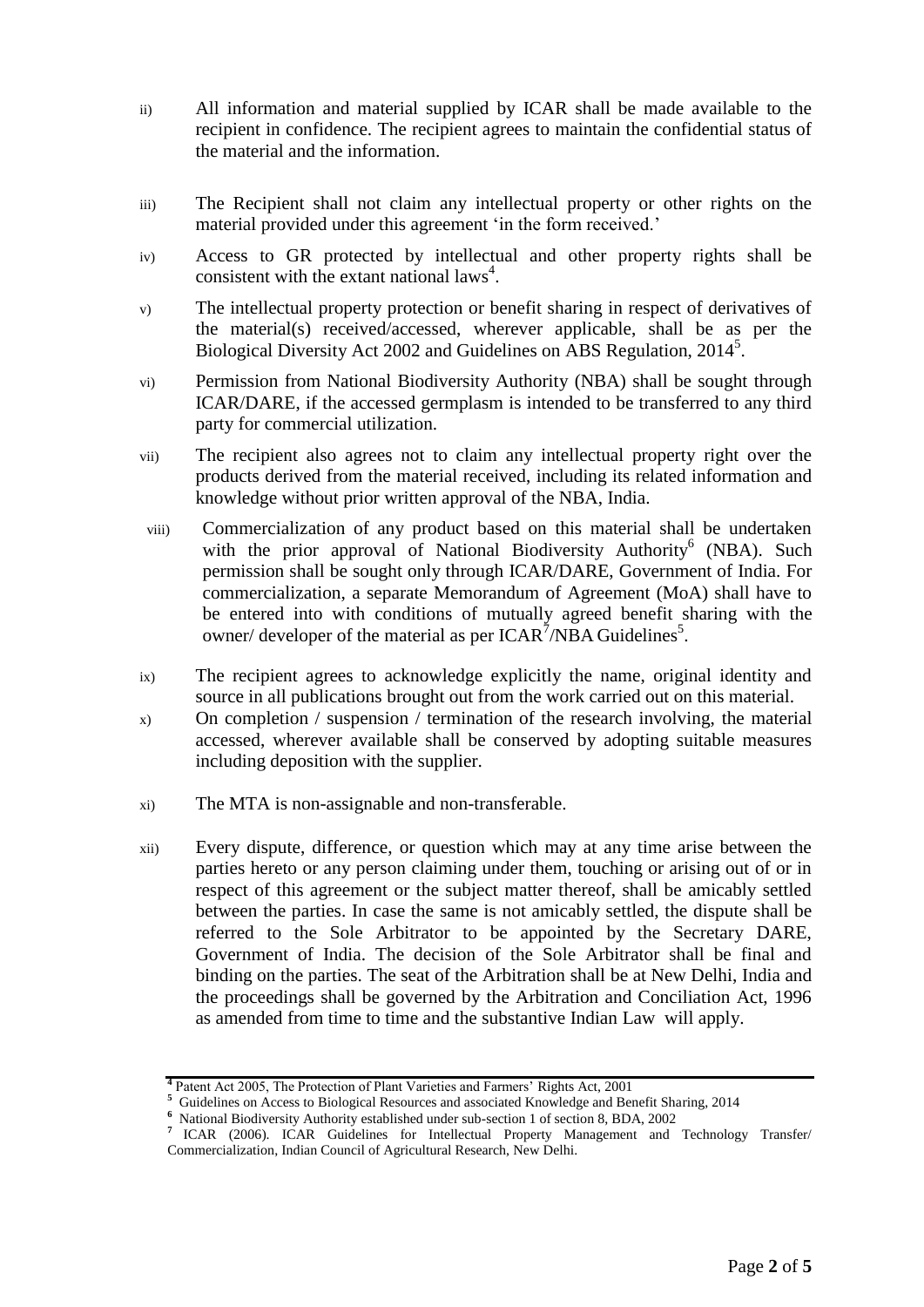xiii) In case of misuse/transfer of material by the recipient and use other than intended purpose, as stated under Clause (i) of MTA, the recipient shall be liable for penalties as defined under Section 55 of BDA, 2002.

| <b>RECIPIENT</b>                           | <b>PROVIDER</b>                            |
|--------------------------------------------|--------------------------------------------|
| Name:                                      | Name:                                      |
| Designation:                               | Designation:                               |
| Institution/Organization:                  | Institution/Organization/:                 |
| Full Address with PIN Code:                | Full Address with PIN Code:                |
| Phone/ $\text{Fax}/\text{E}-\text{mail}$ : | Phone/ $\text{Fax}/\text{E}-\text{mail}$ : |
| Signature:                                 | Signature:                                 |
| Date:                                      | Date:                                      |
| <b>Authorized Institutional Official</b>   | <b>Authorized Institutional Official</b>   |
| Name:                                      | Name:                                      |
| Designation:                               | Designation:                               |
| Institution/Organization:                  | Institution/Organization:                  |
| Full Address with PIN Code:                | Full Address with PIN Code:                |
| Phone/ $\text{Fax}/\text{E}-\text{mail}$ : | Phone/ $\text{Fax}/\text{E}-\text{mail}$ : |
| Signature:                                 | Signature:                                 |
| Date:                                      | Date:                                      |
| <b>Official Seal</b>                       | <b>Official Seal</b>                       |

## **Agreed and Accepted**  *(To be signed in duplicate)*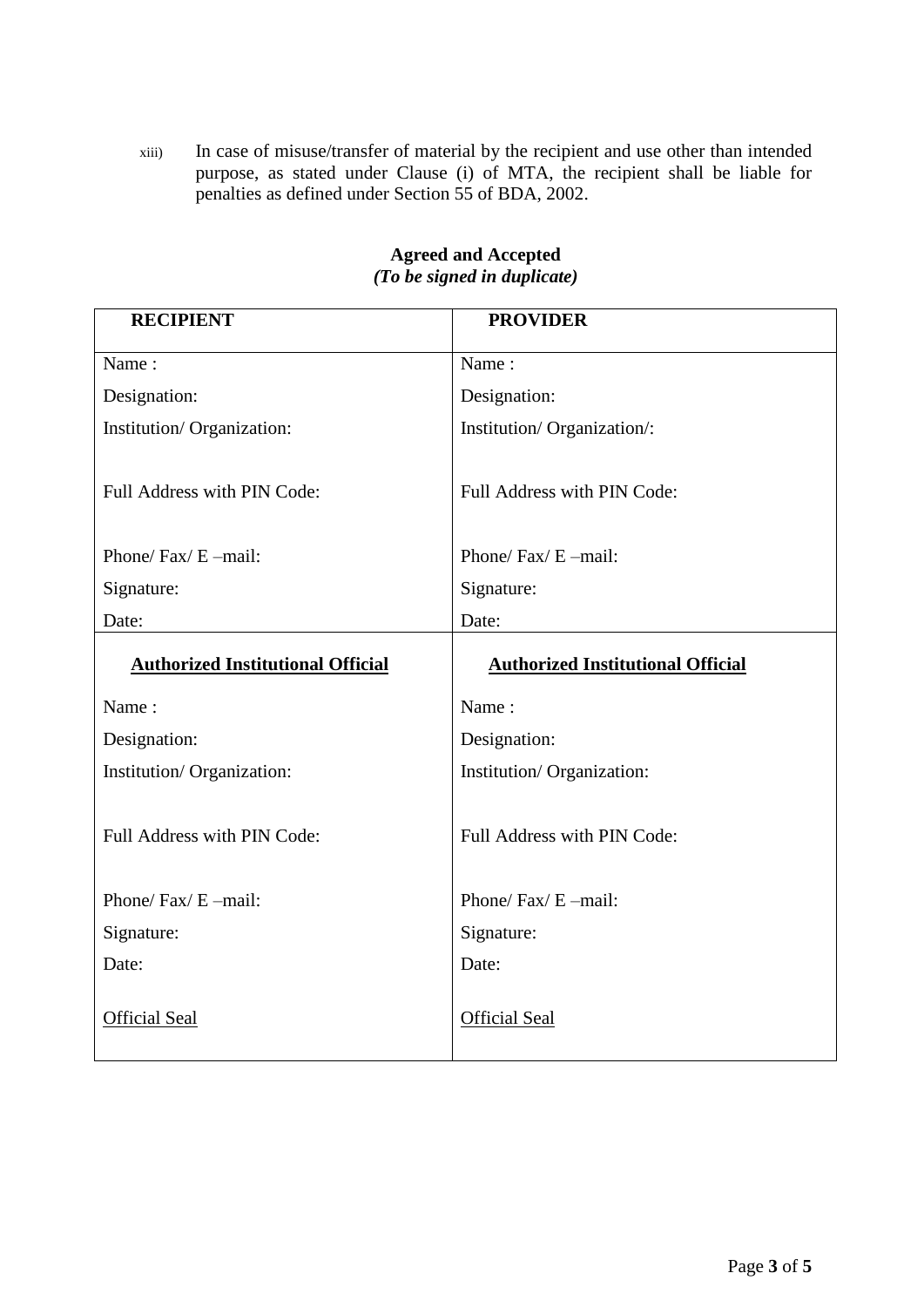#### **DEFINITIONS**

In **this Agreement,** the expressions set out below shall have the following meaning:

**"First Party"** means the provider of the material under the MTA

**Germplasm"** means whole plant, animal, insect, fish, fungi, microbes or in parts, and their propagules including seeds, vegetative parts, tissue cultures, embryo, ova, semen, spawn, colonies, cultures, cell lines, genes and DNA based sequences etc, that are held in a repository or collected from wild as the case may be and are utilized in research, genetic studies or breeding programmes for improvement of relevant agricultural – biodiversity component.

**"Genetic Material"** means any material including reproductive and vegetative propagating material, containing functional units of heredity.

**"Genetic Resources"** means any genetic material of actual or potential value.

**"Product"** means genetic resource that incorporates the material provided under the MTA or any of its genetic parts or components that are ready for commercialization**.**

**"Second Party"** means the recipient of the material under the MTA

**"Third Party"** means recipient of the material from the Second party

"**To commercialize**" means to sell a Product or Products for monetary benefits in the open market, and "commercialization" has a corresponding meaning.

## **Acronyms**

| <b>BDA</b>  | : Biological Diversity Act                          |
|-------------|-----------------------------------------------------|
| <b>CBD</b>  | : Convention on Biological Diversity                |
| <b>DARE</b> | : Department of Agricultural Research and Education |
| <b>DNA</b>  | : Deoxyribonucleic Acid                             |
| <b>ICAR</b> | : Indian Council of Agricultural Research           |
| <b>IPR</b>  | : Intellectual Property Rights                      |
| <b>MTA</b>  | : Material Transfer Agreement                       |